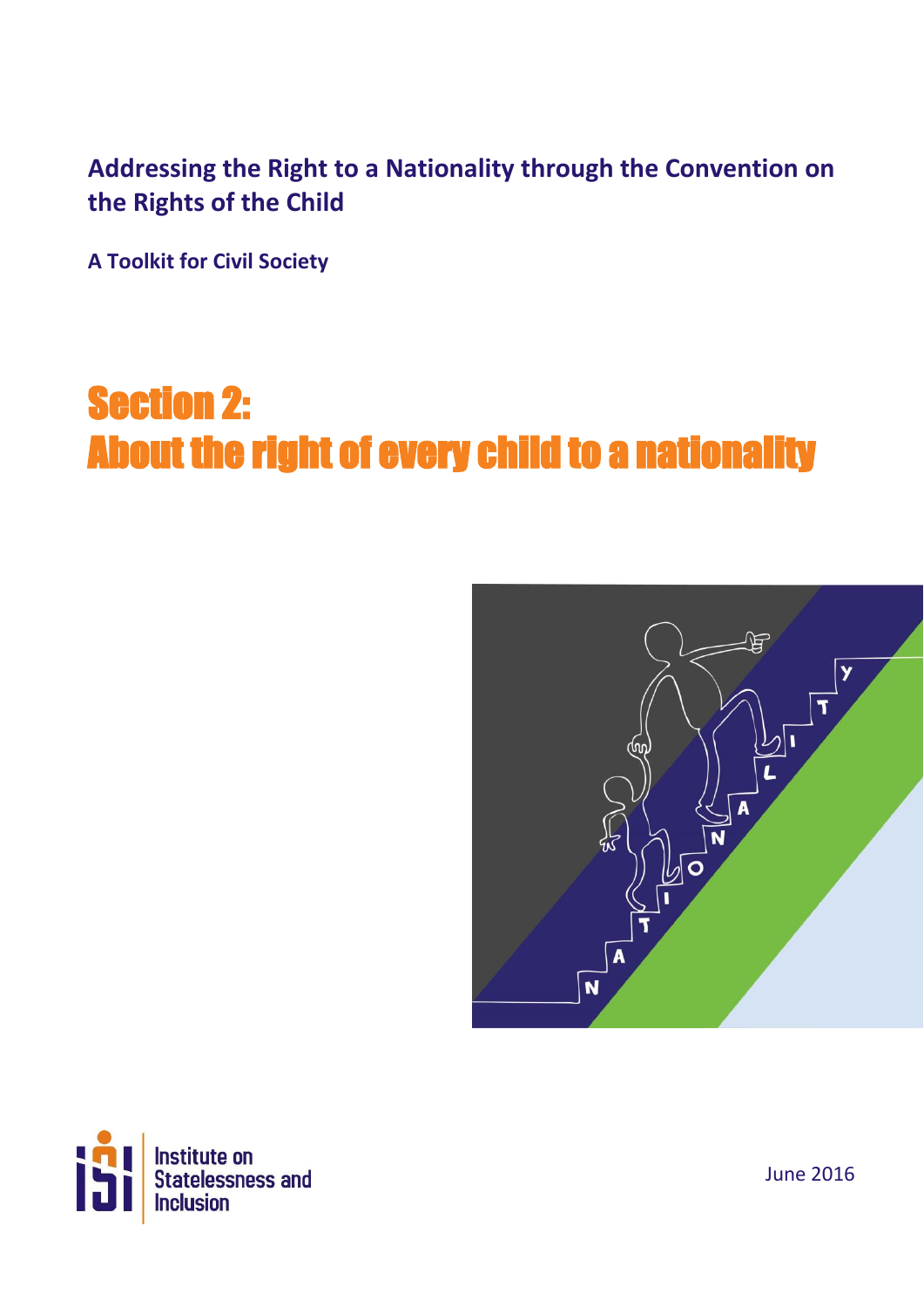# 2. About the right of every child to a nationality

Nationality is an important aspect of a child's identity and serves as a 'gateway' right, facilitating children's access to and enjoyment of their other human rights. Statelessness is never in a child's best interests and international law protects the right of every child to acquire a nationality.

## **What is childhood statelessness and what impact does it have?**

Article 7 of the Convention on the Rights of the Child (CRC) obliges States Parties to realise every child's right to acquire a nationality. Even though most human rights should be enjoyed by all persons, regardless of whether they have a nationality or not,<sup>1</sup> in our modern world, nationality often operates as a legal or practical gateway to the enjoyment of other rights. The realisation of Article 7 is therefore fundamental to children's ability to exercise many of the other rights provided for by the CRC.

There are a variety of circumstances that give rise to statelessness at birth or in later life, and there is often an element of discrimination and/or arbitrariness at play, when individuals or entire groups become stateless. It is important to remember that while States do have significant freedom to set out their own membership criteria, they also have a responsibility to protect against discrimination and arbitrariness, and to uphold international standards, including CRC Article 7. Statelessness most often occurs when States fail to do so.



.<br>Video by UNHCR:<br>www.youtube.com/watch?v=qAGTBY42s5Q

The main causes of statelessness can be set out as follows:<sup>2</sup>

#### - **Conflict of nationality laws**:

When the nationality laws of two States are at odds with each other, statelessness can arise in situations of migration and/or those in which two people from different countries parent a child together. The classical example is where State A confers nationality by descent while State B confers nationality by place of birth, but the combination of a particular individual's birthplace and parentage is such that neither nationality is acquired.

#### - **State succession**:

When part of a State secedes and becomes independent, or when a State dissolves into multiple new States, the new nationality laws of successor States may conflict and leave people without any nationality, while the redefinition of who is a national of the original State (where it continues to exist) may also render people stateless. Most often in the context of State succession, it is

**<sup>.</sup>**  $1$  Barring for example, the right to vote or seek public office.

<sup>2</sup> For a more detailed analysis, see Institute on Statelessness and Inclusion, *The World's Stateless,* 2014, pages 23 – 27, available at: [http://www.institutesi.org/worldsstateless.pdf.](http://www.institutesi.org/worldsstateless.pdf)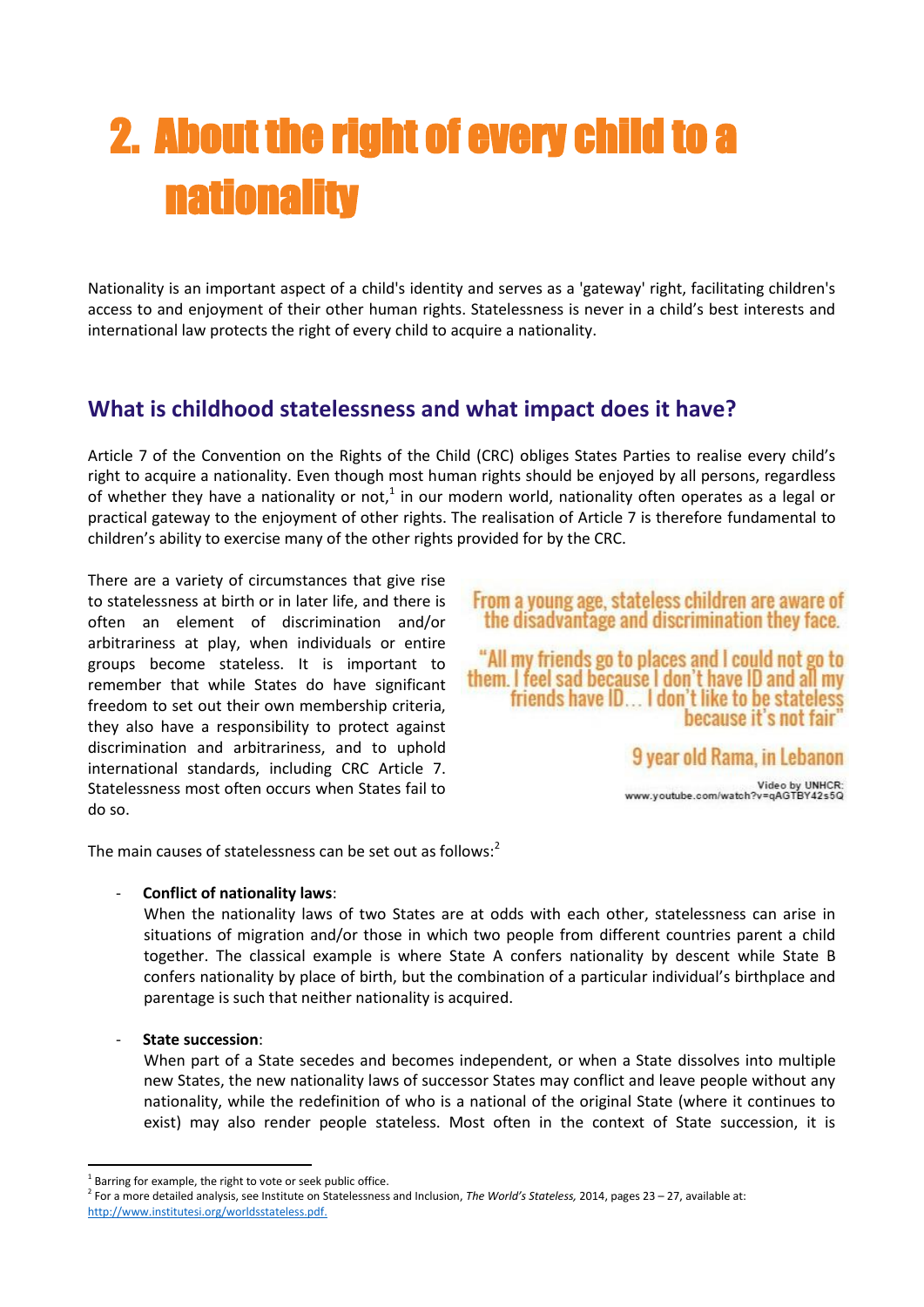vulnerable minorities who are deprived of nationality, exposing the discriminatory motivations and arbitrary nature for such exclusion.

#### The legacy of colonisation:

Many of the most large scale and entrenched situations of statelessness in the world today were born out of the experiences of colonisation, de-colonisation and consequent nation-building. In such contexts, newly independent States (many of which never had a common pre-colonial national identity) have had to deal with borders arbitrarily drawn (often dividing ethnic groups), peoples forcibly migrated (for labour) and the consequences of decades, sometimes centuries, of colonial rule. Colonial history does not justify in any way discrimination, arbitrariness and disenfranchisement, but this historical context must be understood and addressed.

#### - **Arbitrary deprivation of nationality:**

Arbitrary acts can involve the collective withdrawal or denial of nationality to a whole population group, commonly singled out in a discriminatory manner on the basis of characteristics such as ethnicity, language or religion, but it can also impact individuals who are deprived of their nationality on arbitrary and discriminatory grounds including sex.

#### - **Administrative barriers and lack of documentation**:

The hand of discrimination can often be seen at play, with ethnic and religious minorities, nomadic communities and the rural poor more likely to face administrative barriers in accessing documentation. Many (now) entrenched situations of statelessness stemmed from poor administration or documentation when citizenship registration was first carried out. Even today, individuals and groups who have had difficulties accessing birth or other forms of civil registration are at heightened risk of statelessness.

#### - **The inheritance of statelessness by new-borns**:

Many contemporary situations of statelessness have their roots at a particular moment in history as outlined above. Yet these situations grow over time because the States concerned have not put any measures in place to stop statelessness being passed from parent to child  $-$  or do not implement existing measures to that effect.

Where a child lacks a nationality, i.e. is stateless, $3$  this creates a situation of severe disadvantage and vulnerability. Statelessness undermines the enjoyment of childhood and the child's opportunity to develop to his or her full potential. Many stateless children are excluded from the benefits of education and are denied equal access to other rights. Stateless children and their families are often trapped in poverty and grow up knowing only discrimination and marginalisation.<sup>4</sup> Stateless children also face human rights challenges in accessing birth registration and documentation, and being able to benefit from social security. Furthermore, they can be vulnerable to arbitrary and lengthy detention, trafficking and even persecution.<sup>5</sup> Statelessness can also have significant implications on the identity of No child asks to be stateless. To be excluded from nationality has a significant impact on a child's sense of belonging and self-worth.

"I don't know, I can't explain the feeling because the feeling is like you are less than everyone. Less. I am still someone, but less".

A now 22-year old stateless woman from Ukraine who grew up without a nationality in the Netherlands.

Multimedia by Greg Constantine<br>www.youtube.com/watch?v=PhJi3pagaaU

**.** 

 $3$  A stateless person is defined under international law as "a person who is not considered as a national of any State under the operation of its law". Article 1, 1954 Convention relating to the Status of Stateless Persons.

<sup>4</sup> See further on the impact of statelessness on children, for instance, UNHCR, *A Special Report: Ending Statelessness Within 10 Years,* November 2014, available at: [http://www.unhcr.org/546217229.html.](http://www.unhcr.org/546217229.html)

<sup>5</sup> See above n2, pages 29-30.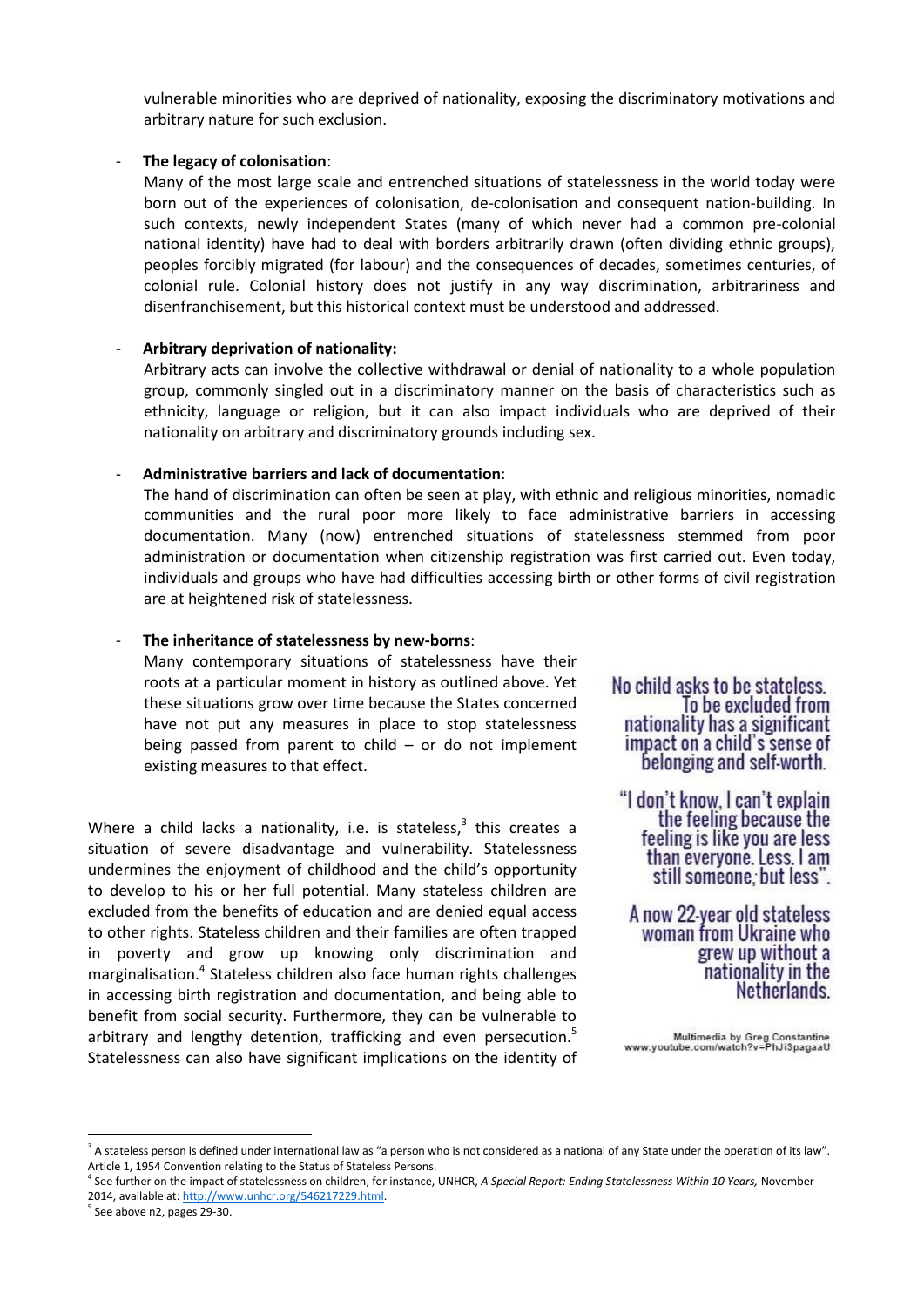the child. As held in *Mennesson v. France, "everyone must be able to establish the substance of his or her identity"* and the uncertainty the applicants faced in this regard *"is liable to have negative repercussions on the definition of their personal identity"*. 6

For these reasons, Article 7 CRC not only affirms the right of every child to acquire a nationality, it also goes on to require States to ensure, in the implementation of this right that children are not left stateless. In spite of the clear prescription, in the most widely ratified UN convention, that childhood statelessness should be avoided, it remains a serious challenge. United Nations High Commissioner for Refugees (UNHCR) estimates that a child is still born stateless every ten minutes.<sup>7</sup>

"Whatever the root cause(s), the African Committee" cannot overemphasise the overall negative impact of statelessness on children. While it is always no fault of their own, stateless children often inherit an uncertain future... difficulty to travel freely, difficulty in accessing justice procedures when necessary, as well as the challenge of finding oneself in a legal limbo vulnerable to expulsion from their home country. Statelessness is particularly devastating to children in the realisation of their socio-economic rights such as access to health care, and access to education.

African Committee of Experts on the Rights and Welfare of the Child, General Comment No. 2 on Article 6 of the ACRWC.

### **Why is the Convention on the Rights of the Child so important?**

While the CRC is an autonomous instrument, it sits within the broader body of international and regional standards and mechanisms relating to children's right to a nationality. As such, and particularly given the almost universal ratification of the Convention, $^8$  the norms and principles contained within the CRC inform the interpretation of other human rights standards and the recommendations made by their monitoring mechanisms. Consequently, by further clarifying and expanding the normative content on the right of every child to acquire a nationality, the Committee can positively influence the work of other mechanisms. In the same vein, the work of the Committee in interpreting Article 7 CRC may equally draw on the broader normative development on the right to nationality and avoidance of childhood statelessness.

The right to a nationality is reaffirmed in Article 7 CRC, which pays particular attention to the avoidance of childhood statelessness, setting out that:

- *1. The child shall be registered immediately after birth and shall have the right from birth to a name, the right to acquire a nationality and, as far as possible, the right to know and be cared for by his or her parents.*
- *2. States Parties shall ensure the implementation of these rights in accordance with their national law*  and their obligations under the relevant international instruments in this field, in particular where *the child would otherwise be stateless.*

Moreover, in accordance with Article 8 CRC, *"States Parties undertake to respect the right of the child to preserve his or her identity, including nationality […] without unlawful interference"* and *"[w]here a child is illegally deprived of some or all of the elements of his or her identity, States Parties shall provide appropriate assistance and protection, with a view to re-establishing speedily his or her identity."* The article ensures that a child's right to preserve their identity, including their nationality, name and family relations, must be protected. Not only should these be protected, but where a child has not obtained, or has had any aspect of their identity taken away from them, the State must make efforts to remedy this.

**.** 

<sup>6</sup> European Court of Human Rights, *Mennesson v. France,* Application No. 65192/11, 26 June 2014, paras 99 and 97. Available at: <http://acerwc.org/?wpdmdl=8606> (FR).

 $<sup>7</sup>$  Ibid.</sup>

<sup>&</sup>lt;sup>8</sup> There are currently 196 States Parties to the Convention. See[: https://treaties.un.org/Pages/ViewDetails.aspx?src=IND&mtdsg\\_no=IV-](https://treaties.un.org/Pages/ViewDetails.aspx?src=IND&mtdsg_no=IV-11&chapter=4&lang=en)[11&chapter=4&lang=en.](https://treaties.un.org/Pages/ViewDetails.aspx?src=IND&mtdsg_no=IV-11&chapter=4&lang=en)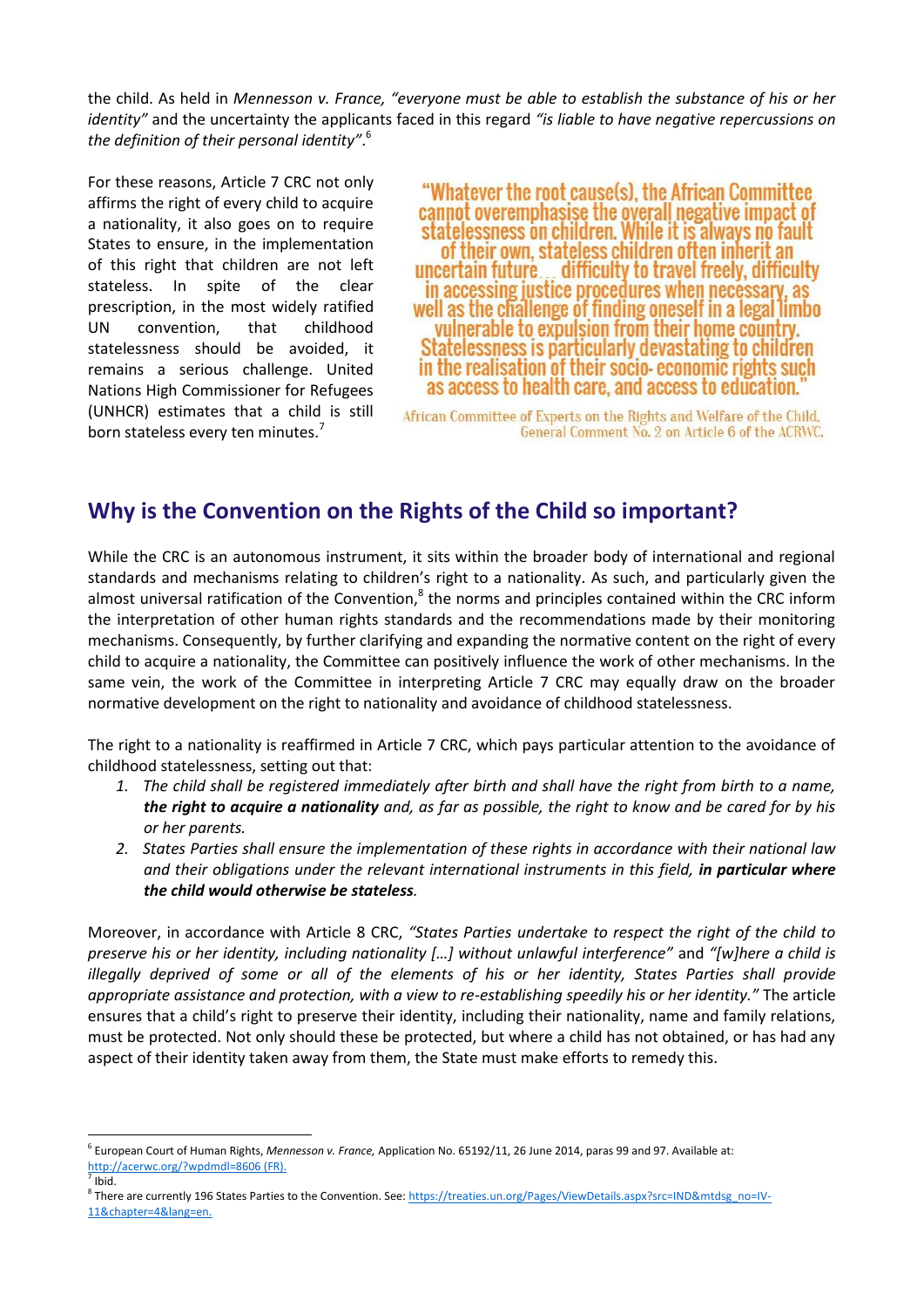## **What key principles inform the right of every child to a nationality?**

In interpreting the content of the rights protected under the CRC, the Committee gives particular consideration to the General or Guiding Principles that inform the implementation of all rights in the convention. The **General Principles** that the Committee has identified as cross-cutting in the CRC are:<sup>9</sup>

- **Non-discrimination (Article 2)**
- **Best interests of the child (Article 3)**
- **Right to life, survival and development (Article 6)**
- **Respect for the views of the child (Article 12)**

All of these General Principles are relevant to the problem of childhood statelessness and the protection of children's right to a nationality.<sup>10</sup> However, the principle of non-discrimination has had a particularly strong influence in informing the interpretation of States Parties' obligations. Indeed, a number of relevant recommendations on the child's right to a nationality have been made in respect of improving the application of Article 2, rather than Article 7, of the CRC. $^{11}$ 

"Where a child is precluded from obtaining a nationality on discriminatory grounds, this amounts to arbitrary deprivation of nationality".

> UN Secretary-General report on Impact of the arbitrary deprivation of nationality, 2015

The **principle of non-discrimination** dictates that children have the right to acquire a nationality, irrespective of the child's or his or her parents' or legal guardians' race, colour, sex, language, religion, political or other opinion, national, ethnic or social origin, property, disability, birth or other status. "*Where a child is* 

*precluded from obtaining a nationality on discriminatory grounds, this amounts to arbitrary deprivation of nationality*".<sup>12</sup> Article 9(2) of the Convention on the Elimination of All Forms of Discrimination Against Women requires States to grant women equal rights with men with respect to transmitting their nationality to their children, echoing the obligation contained in Articles 2 and 7 of the CRC.<sup>13</sup> In fact, it is important to note that the CEDAW requires that all women have equal nationality rights with men in relation to acquisition, changing, retention and conferral of nationality to their children and spouses.

 $\overline{a}$ 

 $^9$  UN Committee on the Rights of the Child (CRC), General comment no. 5 (2003): General measures of implementation of the Convention on the Rights of the Child, 27 November 2003, CRC/GC/2003/5. Available at[: http://www2.ohchr.org/english/bodies/crc/docs/GC5\\_en.doc.](http://www2.ohchr.org/english/bodies/crc/docs/GC5_en.doc)

<sup>10</sup> See, for instance, African Committee of Experts on the Rights and Welfare of the Child, *General Comment No. 2 on Article 6 of the ACRWC: "The Right to a Name, Registration at Birth, and to Acquire a Nationality"*, ACERWC/GC/02, 16 April 2014. Available at:

[http://www.refworld.org/pdfid/54db21734.pdf.](http://www.refworld.org/pdfid/54db21734.pdf)

 $\frac{11}{11}$  For instance, CRC/C/QAT/CO/2.

<sup>&</sup>lt;sup>12</sup> UN General Assembly, "Secretary-General report on Impact of the arbitrary deprivation of nationality on the enjoyment of the rights of children concerned, and existing laws and practices on accessibility for children to acquire nationality, inter alia, of the country in which they are born, if they otherwise would be stateless", A/HRC/31/29, 16 December 2015, para 8. Available at[: https://documents-dds-](https://documents-dds-ny.un.org/doc/UNDOC/GEN/G15/286/02/PDF/G1528602.pdf?OpenElement)

[ny.un.org/doc/UNDOC/GEN/G15/286/02/PDF/G1528602.pdf?OpenElement.](https://documents-dds-ny.un.org/doc/UNDOC/GEN/G15/286/02/PDF/G1528602.pdf?OpenElement) <sup>13</sup> Committee on the Rights of the Child, *Concluding Observations: Jordan,* CRC/C/JOR/CO/4-5, 13 June 2014. See further A/HRC/23/23.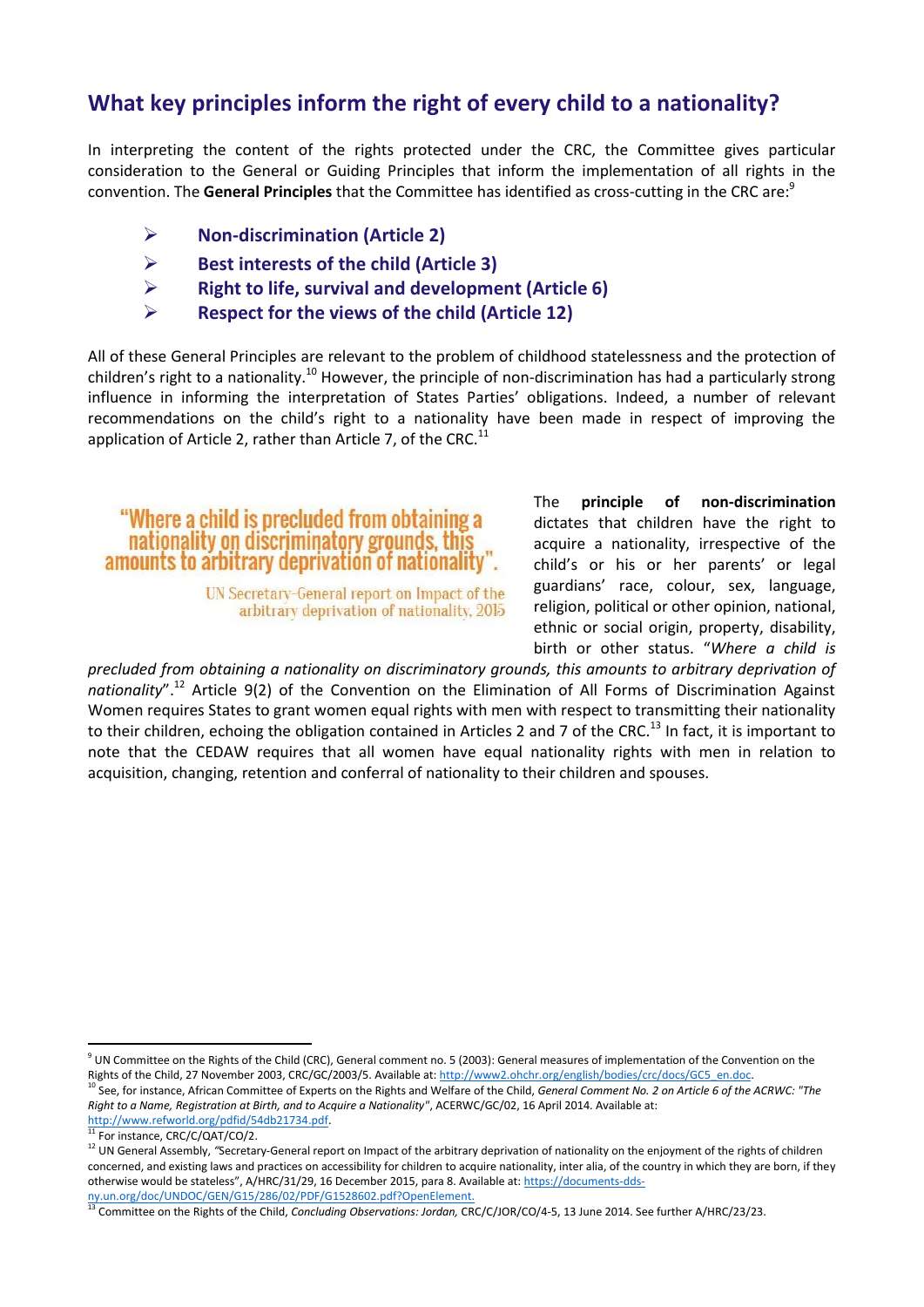The **principle of the best interests of the child**, which gives the child the right to have his or her best interests assessed and taken into account as a primary consideration in all actions or decisions that concern him or her, both in the public and private sphere,<sup>14</sup> has also been explicitly referenced by the CRC Committee within recommendations on nationality.<sup>15</sup> This principle must be respected by States in

legislative and administrative acts in the area of nationality, including in the implementation of safeguards for the avoidance of statelessness among children.<sup>16</sup> This principle and its influence on the scope and content of children's right to acquire a nationality has received only limited attention by the Committee to date, especially as compared to the central role it has played in relevant regional jurisprudence $17$  and in the ACERWC General Comment on children's right to a name and nationality under Article 6 of the African Charter on the Rights and Welfare of the Child. As the African Committee of Experts on the Rights and Welfare of the Child has explained, being stateless as a child is generally an antithesis to the best interests of children.<sup>18</sup> The importance of this principle is underscored in the *Mennesson v. France*  decision (on nationality in the context of surrogacy) in which the Court ruled that even though the children's

The State party is encouraged to develop procedures and criteria to provide guidance to all relevant persons in authority for determining the best interests of the child in every area - including in the determination of statelessness - and for giving them due weight as a primary consideration.

parents had broken the law (as surrogacy is prohibited under French legislation), causing the denial of certain elements of the children's identity, "*a serious question arises at to the compatibility of that situation with the child's best interests, respect for which must guide any decision in their regard"*. 19

The application of this principle implies, among other things, that a child must acquire a nationality at birth or as soon as possible after birth,<sup>20</sup> children must not be left stateless for an extended period of time,<sup>21</sup> nor with their nationality status undetermined.<sup>22</sup>

The **right to life, survival and development** aims to ensure that all children have opportunities to develop fully in all areas of life, i.e. physical, mental, spiritual, moral, psychological and social development. This is confirmed by the Committee's statement that it expects States Parties to interpret "development" in its broadest sense as a holistic concept.<sup>23</sup> In its first General Comment the Committee on the Rights of Persons with Disabilities noted the importance of birth registration in protecting the right to life of children with disabilities, noting that lack of birth registration "*not only denies them citizenship, but often also denies them access to health care and education, and can even lead to their death. Since there is no official record*  of their existence, their death may occur with relative impunity."<sup>24</sup> This is, of course, not only true of children with disabilities; any child whose birth is not registered is placed in a more vulnerable position. Furthermore, birth registration and thus official documentation of the existence of the child will help the State to fulfil its obligations in relation to the development of the child. The right to life, survival and

1

CRC Concluding Observations: Turkmenistan CRC/C/TKM/CO/2-4

<sup>14</sup> Committee on the Rights of the Child, *General Comment No. 14: The right of the child to have his or her best interests taken as a primary consideration,* 29 May 2013.

<sup>&</sup>lt;sup>15</sup> For instance, CRC/C/MLI/CO/2.

<sup>&</sup>lt;sup>16</sup> See above n12, para 9.

<sup>17</sup> In particular *Nubian minors v. Kenya,* African Committee of Experts on the Rights and Welfare of the Child, 22 March 2011, available at: <http://www.refworld.org/docid/4f5f04492.html> and *Mennesson v. France,* European Court of Human Rights, Application No. 65192/11, 26 June 2014, available at:<http://acerwc.org/?wpdmdl=8606> (FR).

<sup>&</sup>lt;sup>18</sup> See above n10.

 $19$  See above n6.

<sup>20</sup> Human Rights Committee, *General Comment No. 17,* 7 April 1989; Committee on the Rights of the Child, *Concluding Observations: Czech Republic, CRC/C/CZE/CO/3-4,* 4 August 2011.

<sup>21</sup> African Committee of Experts on the Rights and Welfare of the Child, *Nubian Minors v. Kenya,* 22 March 2011; UNHCR, *Guidelines on*  Statelessness No. 4: Ensuring every child's right to acquire a nationality through Articles 1-4 of the 1961 Convention on the Reduction of *Statelessness,* 21 December 2012.

 $22$  See above n6.

 $23$  See above n9.

<sup>&</sup>lt;sup>24</sup> UN Committee on the Rights of Persons with Disabilities, General Comment No. 1 (2014): Equal Recognition before the Law. Available at: [https://documents-dds-ny.un.org/doc/UNDOC/GEN/G14/031/20/PDF/G1403120.pdf?OpenElement.](https://documents-dds-ny.un.org/doc/UNDOC/GEN/G14/031/20/PDF/G1403120.pdf?OpenElement)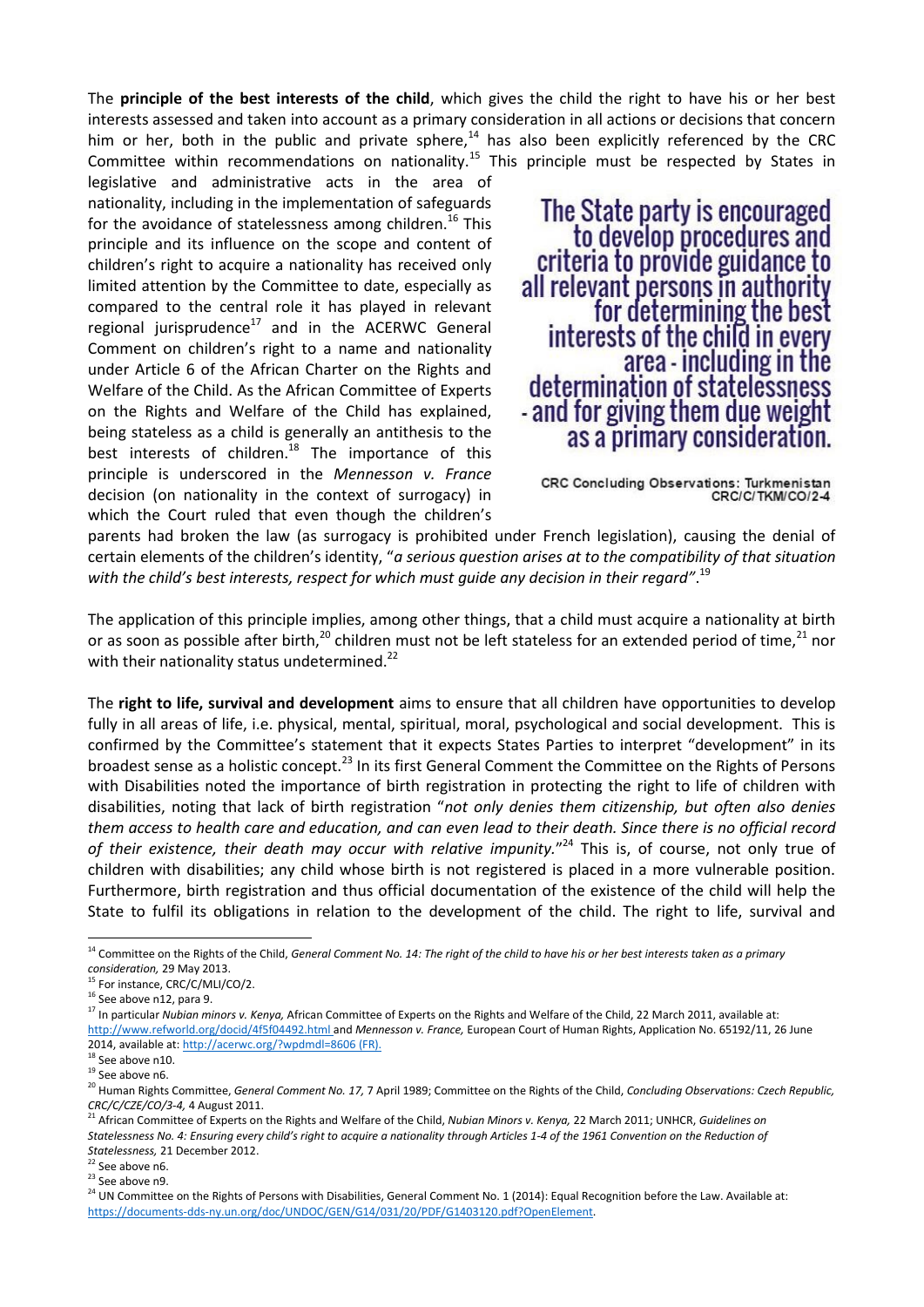development also relates to the right of the child to acquire a nationality and the importance of ensuring that the child acquires a nationality as soon as possible after birth. While in theory human rights and the provisions of the CRC guarantee rights to all children, and *"there is no legal basis upon which States that have arbitrarily deprived a child of his or her nationality can justify the denial of other human rights to the child on grounds of his or her resulting statelessness"*, <sup>25</sup> in practice access to rights and the services needed for the 'physical, mental, spiritual, moral, psychological and social development' may be limited or more difficult to access for non-nationals, including stateless children.<sup>26</sup> More generally, stateless or undocumented children may find themselves living in a precarious situation which in itself can impede their full development.

**Respect for the views of the child** (or the right to be heard) entails a child's right to express his or her views freely in "*all matters affecting the child*", and for those views to be given due weight in accordance with the age and maturity of the child. This principle reflects the position of a child as an active participant in the promotion, protection and monitoring of his or her rights.<sup>27</sup> The Committee stresses that this principle applies equally to all measures adopted by States to implement the CRC, thus, also measures regarding children's right to a nationality. The right to be heard is directly relevant to the child's right to a remedy, since this depends on the child's ability to access procedures for remedying the violation.<sup>28</sup> One area in which this could be particularly relevant to the right to nationality is situations where a child may have the possibility of acquiring multiple nationalities at birth, for instance if the child's parents are of different nationalities and could each transmit their nationality to the child. The principle that the views of the child should be taken into consideration would suggest that in this situation the child should be allowed to hold both nationalities, or if assigned one nationality, have the option of reclaiming the other nationality once they are of an age to express an opinion on the matter. This provision, considered with the right of the child to acquire a nationality, might also suggest that provisions on naturalisation need to take into consideration the rights of the child. In particular rules which prevent children (particularly stateless children) applying for naturalisation in their own right or do not give them an opportunity to be heard if the naturalisation of a parent would affect their status might be problematic. Furthermore, the Committee underlines the importance for States to respect this principle when dealing with stateless children outside their country of origin to ensure that such particularly vulnerable children are included in decision-making processes within the territories where they reside.<sup>29</sup> This would also apply, for example, to decisions relating to the deportation of stateless children or members of their families. This principle is also of relevance to civil society actors reporting to the CRC as a reminder of the importance of ensuring that the views of children are taken into consideration in reporting and developing recommendations and where possible supporting children to produce their own reports and engage directly in the process.

It must be noted that there remains scope for the Committee to further elucidate the significance and impact of the General Principles of the CRC on the interpretation and application of Article 7 of the Convention.

 $\overline{a}$ <sup>25</sup> See above n12, para 28.

<sup>&</sup>lt;sup>26</sup> The Committee on the Rights of the Child has generally addressed access to specific rights for stateless children under the relevant provisions of the CRC rather than under the general heading of right to life, survival and development, but its concern that stateless children have limited access to education and healthcare are seen for instance in concluding observations on Kuwait CRC/C/KWT/CO/2, para 57-58. 63-64 and Kazakhstan CRC/C/KAZ/CO/4, 54-55.

<sup>&</sup>lt;sup>27</sup> See above n9.

<sup>28</sup> UN Committee on the Rights of the Child (CRC), *General comment No. 12 (2009): The right of the child to be heard*, 20 July 2009. Available at: [http://www2.ohchr.org/english/bodies/crc/docs/AdvanceVersions/CRC-C-GC-12.pdf.](http://www2.ohchr.org/english/bodies/crc/docs/AdvanceVersions/CRC-C-GC-12.pdf) 

<sup>&</sup>lt;sup>29</sup> UN Committee on the Rights of the Child (CRC), *General comment No. 12 (2009): The right of the child to be heard, 20 July 2009, CRC/C/GC/12;* UN Committee on the Rights of the Child (CRC), *General comment No. 6 (2005): Treatment of Unaccompanied and Separated Children Outside their Country of Origin*, 1 September 2005, CRC/GC/2005/6.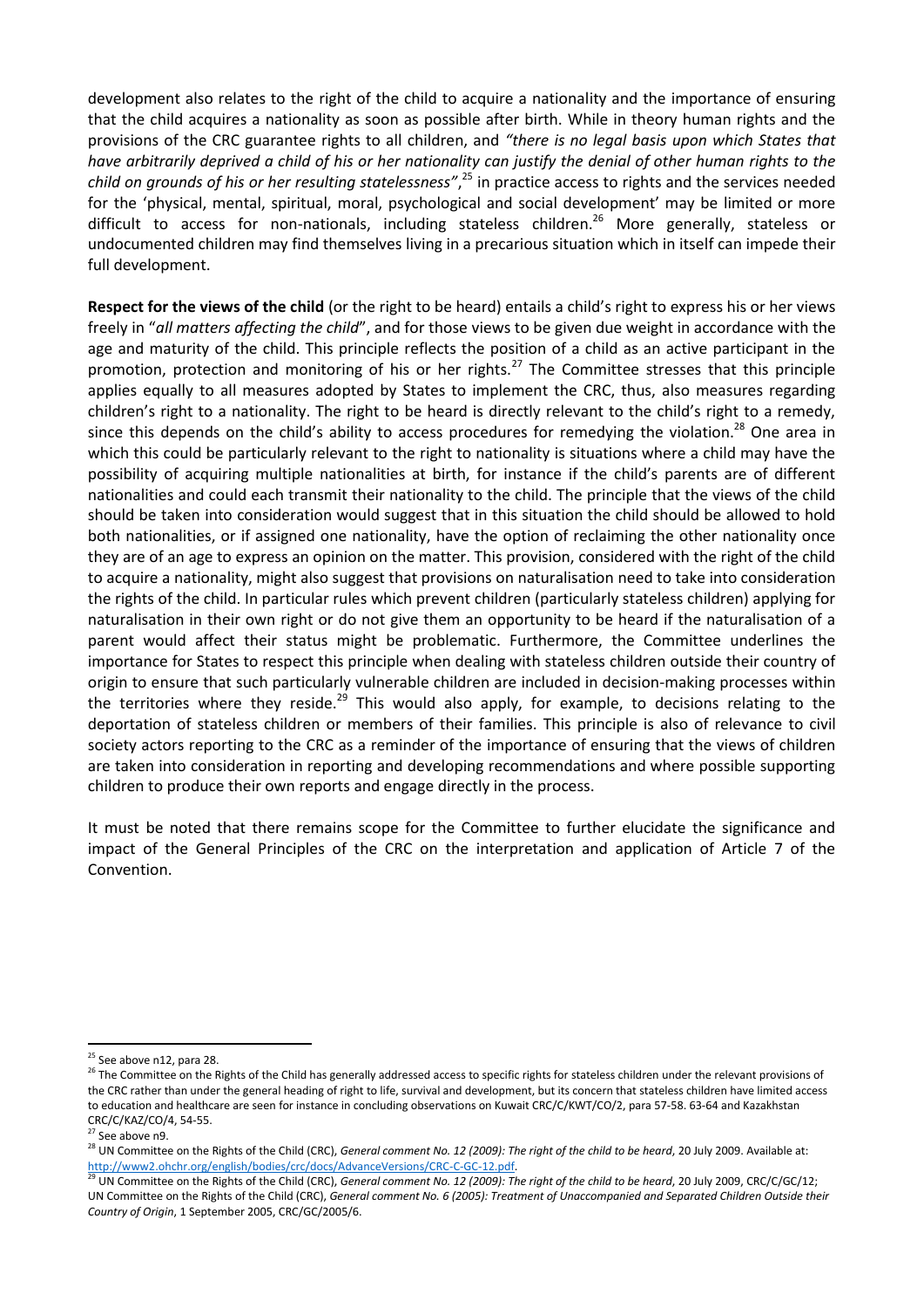## **What other international law standards help to prevent childhood statelessness?**

In addition to the CRC, various other international instruments also have provisions related to the child's right to a nationality. The Universal Declaration of Human Rights recognises the right to a nationality in its Article 15. This right is reaffirmed across many core UN human rights conventions, including the International Covenant on Civil and Political Rights (ICCPR Article 24), the International Convention on the Elimination of All Forms of Racial Discrimination (CERD Article 5), the Convention on the Elimination of All Forms of Discrimination Against Women (CEDAW Article 9), the International Convention on the Protection of the Rights of All Migrant Workers and Members of Their Families (CRMW Article 29) and the Convention on the Rights of Persons with Disabilities (CRPD Article 18).

Alongside the core UN human rights treaties, numerous other international instruments also recognise the right of every child to a nationality and provide for the avoidance of statelessness among children. Central among these are the 1961 Convention on the Reduction of Statelessness (Articles 1-4) and a number of regional conventions, such as the American Convention on Human Rights (Article 20), the African Charter on the Rights and Welfare of the Child (Article 6), the European Convention on Nationality (Article 6) and the Covenant on the Rights of the Child in Islam (Article 7). The right of every child to a nationality has also been recognised and further elaborated through the decisions of regional human rights courts and committees, including in the Inter-American Court of Human Rights case of *Yean and Bosico v. Dominican Republic,<sup>30</sup>* the African Committee of Experts on the Rights and Welfare of the Child (ACERWC) case of *Children of Nubian descent in Kenya v. Kenya,<sup>31</sup>* and the European Court of Human Rights cases of *Genovese v. Malta<sup>32</sup>* and *Mennesson v. France.<sup>33</sup>*

Moreover, in 2014, the ACERWC adopted a General Comment on children's right to a name and nationality under Article 6 of the African Charter, outlining how this right is to be interpreted and implemented in the African region.<sup>34</sup> At the UN level, further guidance can also be found on the content of norms relating to children's right to a nationality and the avoidance of childhood statelessness in a number of resolutions adopted by the UN Human Rights Council and reports issued by the UN Secretary-General,<sup>35</sup> as well as in the Guidelines issued by UNHCR on the interpretation of the relevant provisions of the 1961 statelessness convention.<sup>36</sup> Finally, the Universal Periodic Review (UPR) provides an opportunity for stakeholders to make submissions on the human rights performance of every State in the world and for other States to make recommendations to States under Review in four year cycles. The child's right to a nationality and the consequences of being denied this right are increasingly being taken up in the UPR process.<sup>37</sup>

More (excerpts of) Treaties, work by Treaty Bodies and Special Procedures that relate to the child's right to a nationality and the protection of statelessness are listed in **Section 8** of this Toolkit.

It is also important to note the wider international context as it relates to this issue. In late 2014, UNHCR launched a global campaign to end statelessness within the next decade. One of the central components of

1

<sup>&</sup>lt;sup>30</sup> 8 September 2005, available at[: http://www.refworld.org/docid/44e497d94.html.](http://www.refworld.org/docid/44e497d94.html)

<sup>&</sup>lt;sup>31</sup> 22 March 2011, available at: http://www.refworld.org/docid/4f5f04492.html.

 $32$  See above n6.

 $33$  Ibid.

 $34$  See above n10.

<sup>&</sup>lt;sup>35</sup> For instance, successive resolutions of the Council on "Human Rights and Arbitrary Deprivation of Nationality" and a July 2012 resolution on "The Right to Nationality: women and children"; Secretary-General reports on "Impact of the arbitrary deprivation of nationality on the enjoyment of the rights of children concerned, and existing laws and practices on accessibility for children to acquire nationality, inter alia, of the country in which they are born, if they otherwise would be stateless" of 16 December 2015, and "Human Rights and Arbitrary Deprivation of Nationality" of 14 December 2009; all available vi[a http://www.refworld.org/statelessness.html.](http://www.refworld.org/statelessness.html) 

<sup>&</sup>lt;sup>36</sup> UNHCR, Guidelines on Statelessness No. 4: Ensuring Every Child's Right to Acquire a Nationality through Articles 1-4 of the 1961 Convention on the *Reduction of Statelessness,* 21 December 2012, available at[: http://www.refworld.org/docid/50d460c72.html.](http://www.refworld.org/docid/50d460c72.html) 

<sup>&</sup>lt;sup>37</sup> See for example, the Institute's overviews of recommendations related to statelessness and the right to a nationality made at the 23<sup>rd</sup> and 24<sup>th</sup> Sessions of the UPR; available at[: http://www.institutesi.org/ourwork/humanrights.php.](http://www.institutesi.org/ourwork/humanrights.php)